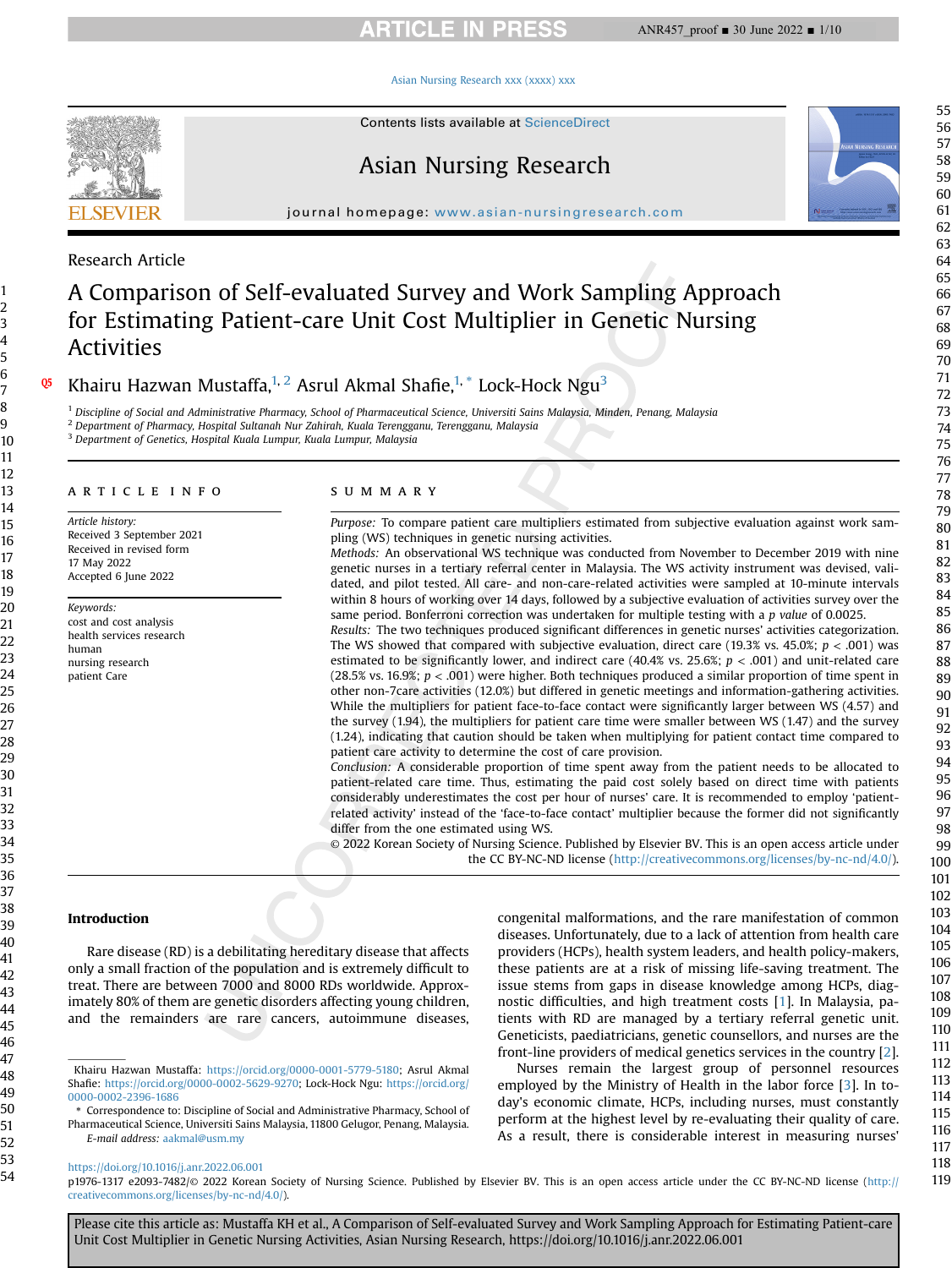activities and/or workload via a professional judgement or subjective evaluation [[4](#page-8-3)], clinical work indicators (or productivity data) [\[5\]](#page-8-4), and time and motion study (TMS)  $[6,7]$  $[6,7]$ , for instance, in intensive care units (ICUs)  $[8-10]$  $[8-10]$  $[8-10]$  $[8-10]$ , emergency departments (Eds) [[11](#page-8-8)], medical wards and surgical wards [\[12\]](#page-8-9), ambulatory care [\[13](#page-9-0)], general wards [[14\]](#page-9-1), and community nurses [[15\]](#page-9-2). In recent years, outpatient genetic care has played a significant role in medical genetic management [\[1\]](#page-8-0). However, there have been no works published thus far to the best of the author's knowledge about the work activity of genetic nurses in comparison to geneticists [[16\]](#page-9-3) and genetic counsellors [\[17,](#page-9-4)[18](#page-9-5)]. Thus, there is an obvious need to comprehend and disseminate information regarding their progressive role as the patient's primary point of contact in this largely unexplored area of RD.

Patient care is a time-consuming [\[18](#page-9-5),[19](#page-9-6)] and complex activity [[10,](#page-8-10)[16\]](#page-9-3) because of the lengthy process and skill mix [[20](#page-9-7)] that nurses engage in while performing clinical activities, patient-related tasks, administrative work, communication, and personal tasks. Generally, these multitasking activities are categorized as either direct or indirect patient care activities, depending on whether they are performed in front of or away from the patient [[8](#page-8-7)[,21,](#page-9-8)[22](#page-9-9)]. There are significant disparities in the proportion of time spent by nurses on direct and indirect care activities that have been reported in other areas of practice [\[11\]](#page-8-8). In addition, previous studies over the last decade have demonstrated that the workload and the interplay between direct and indirect patient-related activity significantly impact the quality-of-care delivery [\[10,](#page-8-10)[16](#page-9-3)[,23\]](#page-9-10). Thus, estimating direct contact time alone will underestimate the time required to provide care.

Cost and cost-effectiveness (CE) intervention is designed to achieve the maximum possible health care delivery through the optimum use of limited resources. However, despite the wealth of literature available in this field [\[24,](#page-9-11)[25\]](#page-9-12), there is a dearth of discussion of how 'hidden' or indirect patient-related activities should be handled and how they ultimately affect costs. The cost of care accounts for a sizeable amount of HCPs' time. Previously, the problem was addressed with the hidden-to-observed cost ratio [\[26\]](#page-9-13) or 'overhead' associated with patient care delivery [[23](#page-9-10)]. While a recent study [\[27\]](#page-9-14) focuses more on cost-effective care, less attention is placed on how to account for this overhead that was needed for the provision of care-related activity [\[10](#page-8-10)]. In addition, the CE guidelines indicate that all costs that are likely to be impacted by intervention should be included in the analysis [[28\]](#page-9-15). Thus, this study extends and generalizes the concept of an adjustment factor or multiplier (e.g., the ratio of direct to indirect time spent on care activity) as a metric to allow for the higher costs associated with providing patient-related care activity than the direct care cost [[23](#page-9-10)[,26\]](#page-9-13).

The multiplier is typically approximated via time diaries, sheet surveys, focus groups, and verbal reports [[23](#page-9-10)[,29,](#page-9-16)[30\]](#page-9-17), or by explicitly requesting the percentage (or minutes) of time spent in the actual practice from the HCP [\[31](#page-9-18)]. The given estimate is then converted to a ratio of direct to indirect time spent with patients or performing patient-related activities. When calculating the total time required to deliver patient care, the ratio's components are added together and multiplied by the total direct contact time and unit cost component. This time allocation more accurately reflects actual care activities, resulting in a more equitable valuation of the resources required to hire an HCP. These approaches have become the incumbent method for obtaining information on the proportion of direct and indirect time spent on different locations (e.g., patient, clinic) or activities due to practical and cost reasons. This is the approach employed by the Personal Social Services Research Unit (PSSRU) [\[32\]](#page-9-19) to reflect current care practices in their health and social care services unit cost estimates.

In contrast, other work pattern estimation methods exist, such as the gold-standard TMS [\[14](#page-9-1)], activity log [[33](#page-9-20)], video recording [[15\]](#page-9-2), and work sampling (WS)  $[34]$ , which have been used in health care service research. For instance, WS is widely used as an experimental and practical technique for measuring work in nursing and non-nursing research [[33](#page-9-20)[,35](#page-9-22)]. However, it was not used to estimate the multiplier because it required more time and effort than the previous methods. Compared to TMS, WS measures activity frequencies that can easily be proportioned to determine the percentage of total time spent and the ratio of direct to indirect time [\[36\]](#page-9-23). Moreover, WS is less prone to personal and recall bias than the typical methods, e.g., focus groups, surveys, and verbal reports, which rely heavily on subjective judgement. The WS method not only provides an estimate of the amount of time spent in each activity but also accounts for actual work patterns in circumscribed working areas [\[15,](#page-9-2)[20](#page-9-7)]. Nonetheless, the direct observational technique may introduce other instances of bias, known as the Hawthorne effect [\[34,](#page-9-21)[36](#page-9-23)]. To our knowledge, no prior studies have explicitly compared the generation of multipliers for nurses' paid care hours unit cost between WS and the survey.

Therefore, it is imperative to investigate nursing care time allocation, as the provision of medical genetics management has shifted dramatically over the past two decades. Clearly, additional evidence is required for the conference, continuous medical education, and general administrative tasks that we assumed to be overheads on patient activity to accurately reflect the actual cost of care provision [[37\]](#page-9-24).

The purpose of this study was to compare the proportions of time spent on each activity in the total activity using two methods: WS and the survey. The following goals are of interest: (1) estimate the percentage of time required for patient-related care activities; (2) calculate the multipliers for future EE's human resource cost  $q_1$ estimations in RDs.

### Methods

#### Study design

The study was conducted in two stages. First, an observational WS technique was used to describe the work activities of genetic nurses for two weeks within an eight-hour working period, immediately followed by a subjective evaluation of activities over two weeks. Nurses were unaware that the subjective evaluation technique would subsequently be employed.

#### Setting and participants

The observations were taken at a tertiary referral genetic centre at a government hospital in Malaysia between November and December 2019. The centre is overseen by a head nurse and 11 registered nurses who work during office hours (from 8.00 PM to 5.00 PM). The centre provides care to approximately 735 patients with RD and receives approximately 300 new referrals monthly. A total of nine registered nurses were recruited. The nurses were purposively sampled with job scopes focusing on patient care rather than managerial roles.

#### Sample size and power

The study was designed to capture the least often occurring activity for indirect care activity (ICA) in obtaining a representative number of observations needed to allow for acceptable statistical inferences to be made in line with earlier studies [[19,](#page-9-6)[34\]](#page-9-21). The following formulas are used to determine the minimum: (1) sample size, e.g.,  $N = z^2P(1 - P)/d^2$  [\[38\]](#page-9-25); (2) sampling period, e.g.,  $T = \tau$ /

130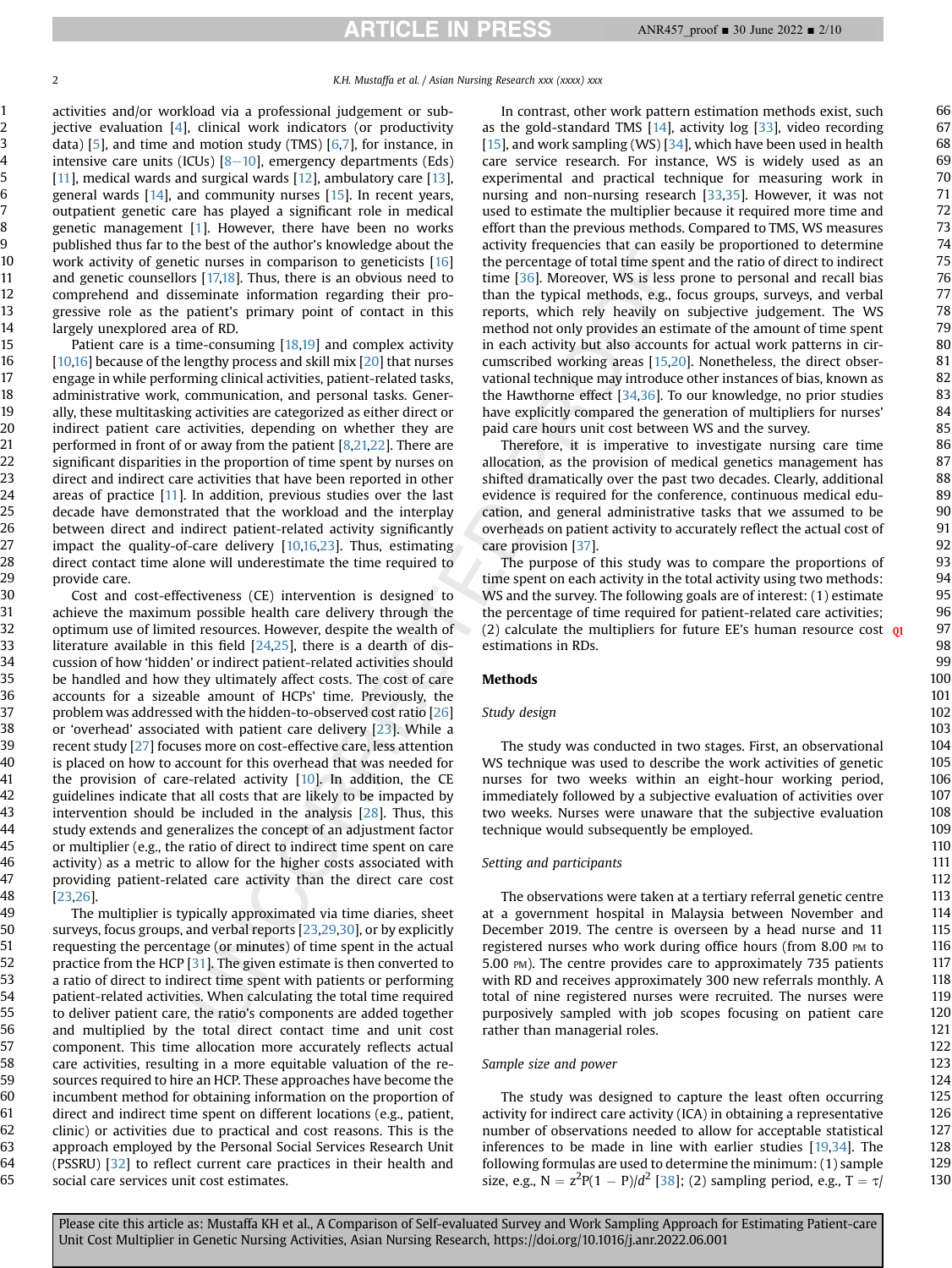480.p.n $\int$  [[39](#page-9-26)]. First, the preliminary sample estimates are obtained from the trial runs. Then, the minimum number of observations for each activity category is determined [\(Table 1\)](#page-2-0). For instance, ICA was expected to occur 43% of the time, and the minimum number of observations needed was 600, so we have 95% confidence that the activity is within the  $\pm 5\%$  level of accuracy (i.e., the minimum acceptable error, d, was set to 0.04 as presented in [Table 1](#page-2-0)). To determine the sample period, we have  $\tau$  = time interval between observations (10 minutes),  $p =$  minimum probability of occurrence for an activity (0.001),  $nf = number of nurses per shift, and$  $480 = 8 h \times 60$  minutes; hence, the minimum sample period corresponded to 11 days. With observations every 10 minutes, the maximum working time is 8 hours per day, and the number of nurses who can be observed simultaneously is 2; the daily data points required are 28 (e.g., 600 observations  $\div$  11 days  $\div$  2 nurses).

#### Instruments and validation

A literature review identifies the list of potential nurses' activities attributable to care delivery. Then, interviews with practising nurses and leaders were conducted to elicit the normal work activities. These lists were contrasted and grouped. Then, a single list of activities was discussed for inclusion or exclusion from the final WS instrument. We adopted a categorization of work activity from the established sources [\[19,](#page-9-6)[21,](#page-9-8)[22](#page-9-9),[33](#page-9-20),[39](#page-9-26)]: (1) direct care activity, DCA (e.g., care activity requires patient's interaction or is performed directly with patient and family); (2) indirect care activity, ICA (e.g., care activity that is performed from a distance of patient and family but benefitting them); (3) unit-related activity, URA (non-care activity pertaining to the normal maintenance of the unit and its organization); (4) personal activity, PA (including rest periods and personal requirements unrelated to the professional task). Alternatively, we classified PA, idle time, and breaks as 'other' activities (OA).

Additionally, the activity descriptions are developed and refined during the testing period by the author. Next, the author and nurse manager validated the instrument's content by standardizing the terminology and comparing the listed activities to local clinical practices [\[33\]](#page-9-20). This process informed the refinement of techniques and methods for the trial runs. The runs help the author become familiar with the criteria and activity descriptions that will be used to identify the dominant activity occurring concurrently during the observations [[33](#page-9-20)]. The emphasis was to document what had taken place and not to define which activity had the greater priority. Following this procedure, the final data collection form organized 26 nurse activities ([Figure 1](#page-3-0)) that were mutually exclusive, defined, and precoded into four categories of work: DCA, ICA, URA, and OA. The list of work activity descriptions with inclusion and exclusion criteria is available from the corresponding author upon request.

#### Procedure

A pilot WS study was initially undertaken with seven nurses for three working days at random. The trial runs and study

<span id="page-2-0"></span>Table 1 Activity categories' frequency and sampling required.

|                                   |           | % Category (no of observations) |           |          |  |  |
|-----------------------------------|-----------|---------------------------------|-----------|----------|--|--|
|                                   | DCA       | <b>ICA</b>                      | URA       | 0A       |  |  |
| Preliminary trial 1               | 14.5 (17) | 47.0 (55)                       | 28.2(33)  | 10.3(12) |  |  |
| Preliminary trial 2               | 17.5(32)  | 38.8 (71)                       | 21.3(39)  | 22.4(41) |  |  |
| <b>Estimated proportion</b>       | 16.0(25)  | 42.9(63)                        | 24.8 (36) | 16.3(27) |  |  |
| Minimum observations<br>needed. n | 350       | 600                             | 400       | 350      |  |  |
| Limit of error                    | 0.04      | 0.04                            | 0.04      | 0.04     |  |  |

Note.  $n =$  number of data points; DCA  $=$  direct care activity; ICA  $=$  indirect care activity; URA  $=$  unit-related activity; OA  $=$  'others' activity.

observations were made from 8.00 AM to 4.30 pm and from 8.00 am to 5.00 pm, respectively, at 10-min fixed intervals by the first author. The interval set time was considered less demanding than the randomly distributed time sampling and a standard method in health services research [\[34\]](#page-9-21). In addition, it allows the sample to be randomized adequately since the nature of the health care activity follows some to no patterns [[40](#page-9-27)]. The pilot study provided an opportunity to test the data tool and gain insight into the following observation techniques. The observer moved to an exact spot from eight observation locations at random and positioned within earshot of the nurses prior to observing the activity while remaining as unobtrusive as possible. Then, two observations were made at each time interval instantaneously. The observed activities were logged on a tabular data collection form using a unique numbering assigned to each task adopted from a previous study [\[33\]](#page-9-20). The observer documented all unforeseeable events that occurred during the period.

Following that, the same author provided the nurses with similar activity descriptions and forms to evaluate and reflect on over the same period. Then, they were required to give estimates on the amount of time they spent on the specific activities and rate their confidence for those estimates via a survey form.

#### Data analysis

First, data from WS were aggregated by individual activity and grouped into categories. Then, the descriptive statistics were used to compute the average proportion of time for each activity and category. All values are reported as the mean and standard error of the mean. Second, the summarized data are contrasted with the estimates we obtained from the survey. The survey data are presented as the mean and standard deviation (SD) of the mean. The Bonferroni correction was undertaken for multiple testing and adopted a p value of 0.0028 for the significance test  $[41]$  $[41]$ . Finally, the multiplier for the respective unit cost is calculated following the published method [[23](#page-9-10)[,32\]](#page-9-19). All data were entered into Microsoft Excel 2013 (Microsoft Corporation, Redmond, Wa) and then transferred electronically to R version 4.0.2 (R Foundation for Statistical Computing, Vienna, Austria) for data wrangling and statistical analyses.

#### Ethical considerations

Ethical approval was granted by the Medical and Research Ethics Committee of the Ministry of Health, Malaysia (NMRR-19-610- 02 46077). This study poses no risk to patients and nurses, and the observations did not disrupt the patient's visit or nurse's routine care. The participants volunteered to participate in the study.

#### Results

#### Demographic characteristics

The participants' age ranged from 28 to 35 years, with a median age of approximately 30 years [IQR  $=$  3.51]. The majority were female (77.8%,  $n = 7$ ), and most had obtained a 3-year diploma in nursing and were staff nurses (75.5%,  $n = 6$ ). In addition, the vast majority (75.5%,  $n = 6$ ) had between 5 and 10 years of clinical experience. The nurses qualified as nurses as early as 2001 (the latest in 2016).

#### Work sampling

A total of 2,333 observations were recorded (including 300 trial run observations). The minimum daily observations required were

130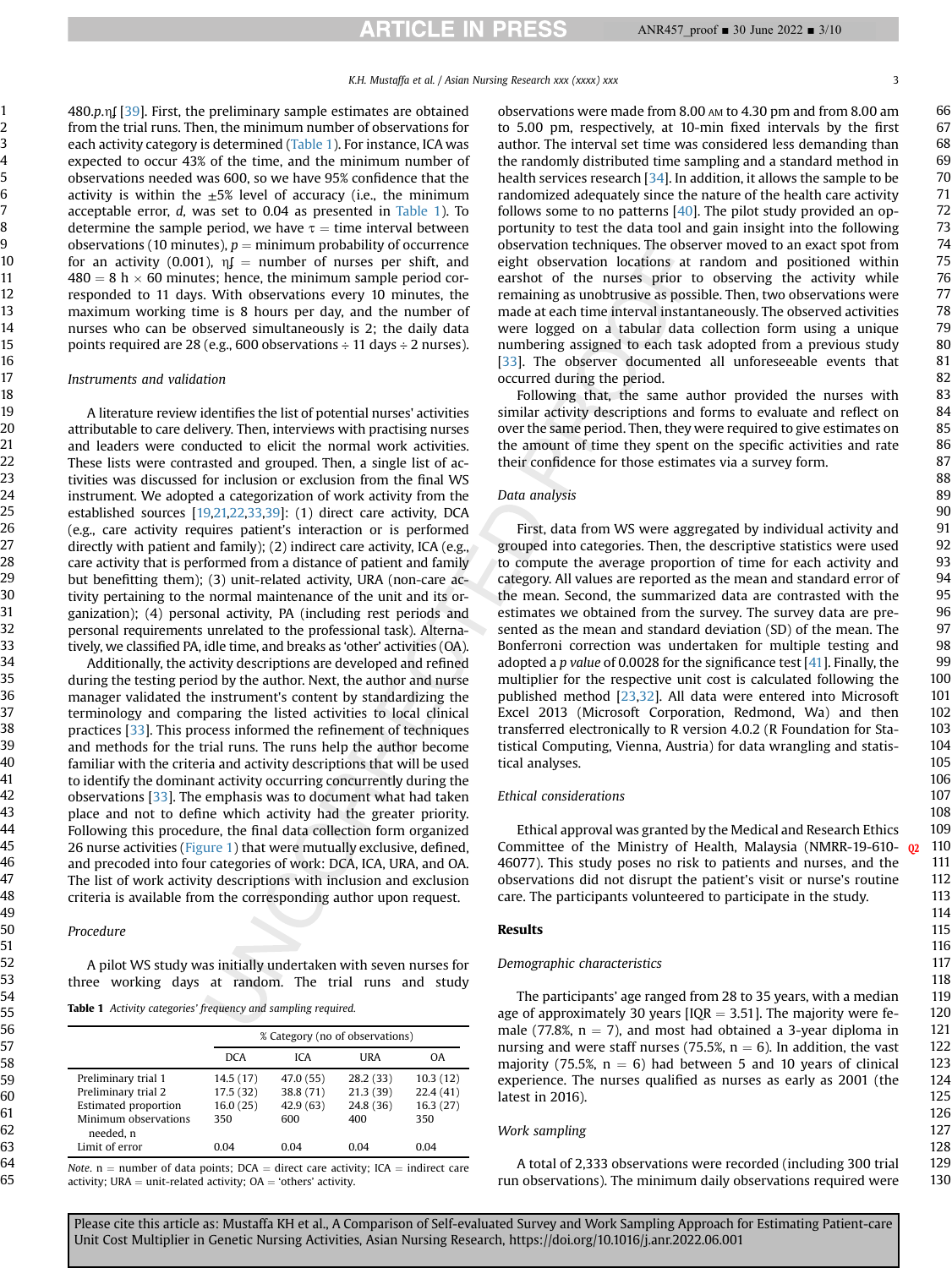<span id="page-3-0"></span>K.H. Mustaffa et al. / Asian Nursing Research xxx (xxxx) xxx



Figure 1. Genetic nurse activities and their categorization identified from the study. Note. CME = continuous medical education. The normal activities of genetic nurses obtained from the work sampling. The insert shows the mean proportions for the category. The error bar represents the standard error.

not achieved at three periods for category OA due to one nurse being on emergency leave and meeting the week after. No significant changes to the WS instrument were made except for one activity, i.e., 'hygiene/cleaning' was excluded from the finalized instrument because it was not observed during trials. There are 26 types of activity descriptions that have been identified; of these, the 7, 9, 6, and 4 activities are categorized into DCA, ICA, URA, and OA, respectively (see [Table 2](#page-4-0) for list of activities).

Nurses in our study spent 19.3% of their clinical operational time on direct patient contact performing DCA. Most of the activities were spent away from the patient (80.7%); 40.4% were on ICA, 28.5% on URA, and 11.8% on OA. Together, DCA (19.3%) and ICA (40.4%) equate to 59.7% of patient-related care activities. On the other hand, time spent on non-patient care activities accounted for 40.3% of the activities, with 28.5% and 11.8% on URA and OA, respectively. The complete time distribution of the activities is presented in [Table 2](#page-4-0) below.

Overall category analysis indicates that nurses spend the most time on ICA (40.4%), followed by URA (28.5%), DCA (19.3%), and OA  $(11.8%)$  (see insert in [Figure 1\)](#page-3-0). The three activities for ICA with the most significant frequency were 'daily patient progress documentation' (19.2%), 'professional communication' (18.0%), and 'attending genetic meetings' (16.6%). These three combined equal

53.8% of ICA (508 observations). In the URA category, 'clerical work' dominated with 36.1%, followed by 'patient transit' and 'education' at 16.1% and 16.0%, respectively. These three combined equal 68.2% of URA (448 observations). In the DCA category, the three activities with the highest frequency of observed activities were 'assisting the doctor during review' (31.1%), 'patient/family interaction' (26.5%), and 'patient assessment' (12.8%). These combined activities equal 70.4% of DCA (319 activities). Conversely, in OA, nurses spend more than half of the time in 'idling' (56.8%) activity alone, more than in 'personal' (18.2%) and 'pantry' (14.3%) combined. These three combined equal almost 90.0% of OA (251 observations) (see [Table 2\)](#page-4-0).

Overall activity analysis shows that nurses spend most of their time on 'clerical work' (10.2%), 'patient progress documentation' (8.1%), 'professional communication' (7.3%), 'idle time' (6.7%), 'assisting doctor during review' (5.9%), and 'genetic meetings' (5.8%). In contrast, the lowest proportion of time was spent on 'mobilizing patient' (0.8%), 'gathering information' (0.9%), 'medication administration' (1.2%), and 'using the restroom' (1.3%). From [Table 2](#page-4-0), we can see that, although 'education,' 'administrative meetings,' 'genetic meetings,' and 'mobilization of patient' activities were not observable (higher number of zero observations) daily, the activities had a significant impact on the overall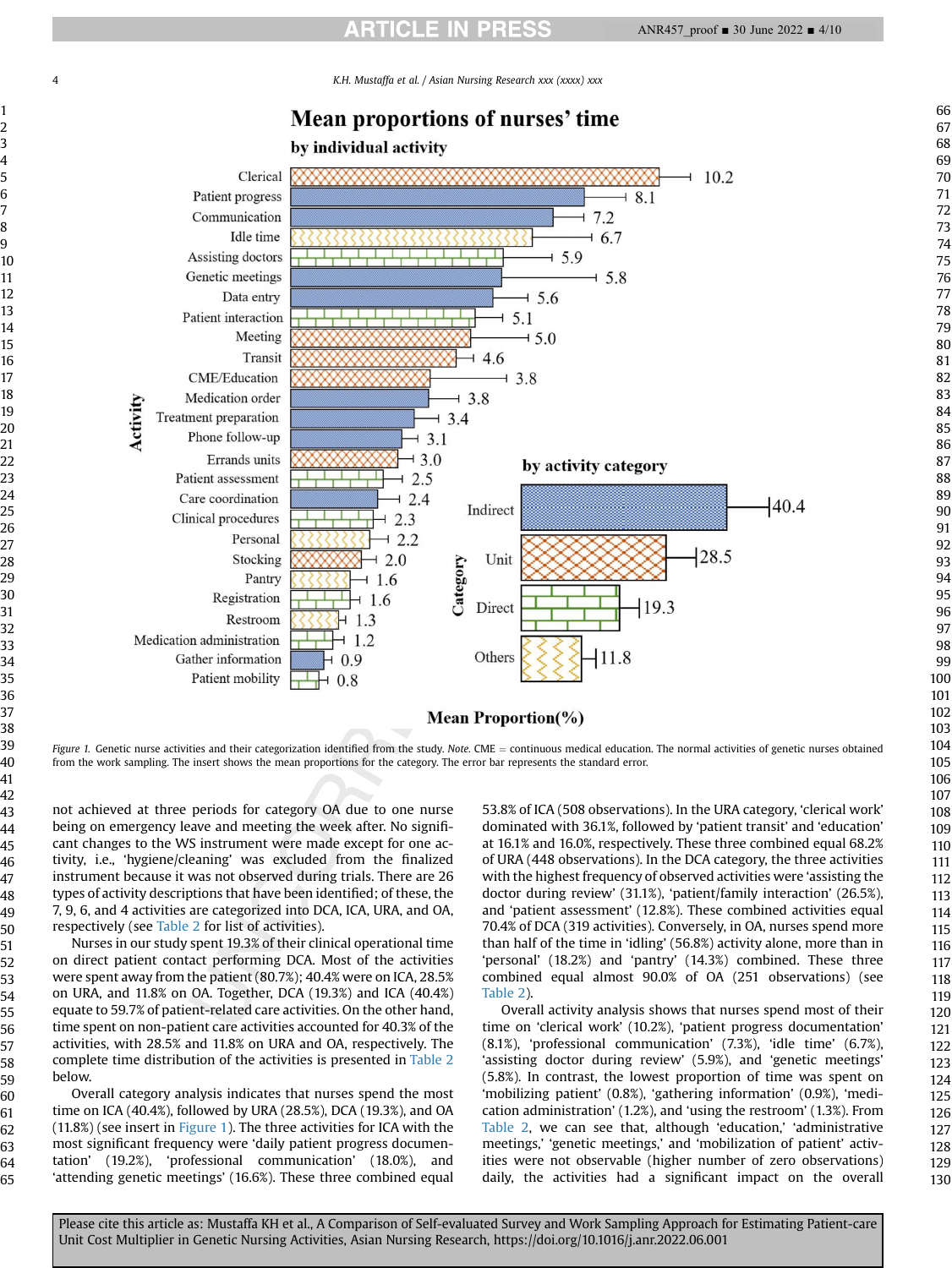### K.H. Mustaffa et al. / Asian Nursing Research xxx (xxxx) xxx 5

<span id="page-4-0"></span>Table 2 Genetic nurses' time distribution during clinical operation hours.

| Category, by activity | Obs, n | $'0'$ obs. $n$           |           | $%$ <sup>a</sup> $(SE)$ <sup>b</sup> |                          | Max %                    |
|-----------------------|--------|--------------------------|-----------|--------------------------------------|--------------------------|--------------------------|
|                       |        | $(Total \%)$             | Total     | <b>By Activity</b>                   | <b>By Category</b>       |                          |
| Direct care           | 453    | (14.3)                   | 19.3(3.8) |                                      |                          | -                        |
| Assisting Dr          | 141    |                          |           | 5.9(1.3)                             | 31.1(0.5)                | 14.3                     |
| Pt. interaction       | 120    | $\Omega$                 |           | 5.1(0.8)                             | 26.5(0.3)                | 10.8                     |
| Pt. assessment        | 58     |                          |           | 2.6(0.5)                             | 12.8(0.2)                | 7.4                      |
| Clinical procedures   | 54     |                          |           | 2.3(0.3)                             | 12.0(0.2)                | 4.3                      |
| Registration          | 38     | $\overline{\mathcal{L}}$ |           | 1.6(0.3)                             | 8.4(0.1)                 | 4.0                      |
| Meds. admin           | 25     |                          |           | 1.2(0.3)                             | 5.5(0.1)                 | 3.2                      |
| Pt. mobility          | 17     | 6                        |           | 0.8(0.2)                             | 3.8(0.1)                 | 3.2                      |
| <b>Indirect care</b>  | 944    | (15.1)                   | 40.4(8.3) |                                      | $\overline{\phantom{0}}$ |                          |
| Pt. progress          | 181    | 0                        |           | 8.1(1.1)                             | 19.2(0.2)                | 15.1                     |
| Communication         | 170    | $\Omega$                 |           | 7.3(0.9)                             | 18.0(0.2)                | 11.6                     |
| Genetic meetings      | 157    | 8                        |           | 5.8(2.6)                             | 16.6(0.6)                | 31.3                     |
| Data entry            | 123    | $\Omega$                 |           | 5.6(0.9)                             | 13.0(0.2)                | 13.5                     |
| Meds. order           | 88     | 3                        |           | 3.8(0.8)                             | 9.3(0.1)                 | 8.4                      |
| Treat. preparation    | 86     |                          |           | 3.4(0.7)                             | 9.1(0.2)                 | 7.3                      |
| Phone follow-up       | 70     | $\overline{2}$           |           | 3.1(0.4)                             | 7.4(0.1)                 | 6.0                      |
| Care coordination     | 49     | 2                        |           | 2.4(0.6)                             | 5.2(0.1)                 | 6.4                      |
| Gather information    | 20     | R                        |           | 0.9(0.2)                             | 2.1(0.0)                 | 2.6                      |
| <b>Unit-related</b>   | 656    | (22.6)                   | 28.5(5.9) |                                      | $\overline{\phantom{0}}$ | $\overline{\phantom{0}}$ |
| Clerical              | 237    | 0                        |           | 10.2(0.9)                            | 36.1(0.3)                | 16.8                     |
| Meeting               | 98     | 6                        |           | 5.0(1.6)                             | 14.9(0.4)                | 19.1                     |
| Transit               | 106    | $\Omega$                 |           | 4.6(0.5)                             | 16.1(0.1)                | 7.7                      |
| Education             | 105    | 10                       |           | 3.8(2.1)                             | 16.0(0.7)                | 26.2                     |
| Errands units         | 67     | $\bf{0}$                 |           | 3.0(0.4)                             | 10.2(0.1)                | 7.1                      |
| Stocking              | 43     | 3                        |           | 2.0(0.4)                             | 6.6(0.1)                 | 4.4                      |
| <b>Others</b>         | 280    | (10.7)                   | 11.8(2.8) |                                      |                          |                          |
| Idle time             | 159    | 0                        |           | 6.7(1.6)                             | 56.8(1.1)                | 18.5                     |
| Personal              | 51     | 2                        |           | 2.2(0.5)                             | 18.2(0.3)                | 5.7                      |
| Pantry                | 40     | 3                        |           | 1.6(0.5)                             | 14.3(0.3)                | 5.4                      |
| Restroom              | 30     |                          |           | 1.3(0.2)                             | 10.7(0.1)                | 2.6                      |

Note. '0' = zero; Admin. = administration; Dr = doctor; Max = maximum; Meds. = medication; n = number of data points; Obs. = observations; Pt. = patient; Treat. = treatment.

<span id="page-4-1"></span>Percentage of weighted proportion.

<span id="page-4-2"></span>**b** Standard error of percentage

proportion of the time spent. Collectively, URA (22.6%) had the highest percentage of zero observations, followed by ICA (15.1%), DCA (14.3%), and OA (10.7%).

#### Subjective evaluation

The nurses had estimated that they spent 45.0% of their time on DCA  $[SD = 14.4]$ , 25.6%  $(SD = 8.21)$  on ICA, 16.8%  $(SD = 5.94)$  on URA, and  $12.5\%$  (SD = 7.07) on OA. The nurses were 67%  $(SD = 13.35)$  confident with their estimates (on a 0-100 scale). Regarding specific care activities, the nurses approximated a minimum of 30 $-60$  minutes and a maximum of  $60-90$  minutes weekly for 'gathering information.' In contrast, 'genetic meetings' had twice that weekly time spent, ranging from 60 to 120 minutes to a maximum of 120 to 210 minutes. We divided these activity estimates (minutes per week) by the total minutes per week (2,400 minutes) to obtain the expected proportion of time for the survey method (see [Table 3](#page-5-0)). The chi-square tests showed that the given estimates differed significantly from the WS data for DCA, ICA, and URA, with  $p < .001$  except for OA, for which  $p = .578$ indicated no significance. Additionally, the two techniques showed no significant difference in the proportion of time spent on 'genetic meetings' (5.8% vs. 7.3%,  $p = .578$ ), whereas 'gathering information' was significant (0.9% vs. 3.4%,  $p < .001$ ).

#### Multiplier

We have identified that the 'others' activity can be removed from the proportion of time used for patient care. Therefore, this overhead should not be included in the ratio and multiplier. Our results can be interpreted likewise ([Table 4\)](#page-5-1). Since we have a complete breakdown of time use, time spent on OA is classified outside of these care and non-care activities that did not generate outputs to the patient care delivery. The procedure for estimating multipliers to allocate time is illustrated using the three steps below [\[23\]](#page-9-10).

Step 1. To calculate loading, we require a multiple of patient care-providing hours that reflect the relationship between care (C) and non-care (NC) activities and the total number of hours worked (T). The basic equation for this multiple  $(q)$  is represented as follows:

$$
T=qC
$$

 $T =$ 

 $T = C + NC$ 

[Table 4](#page-5-1) shows the breakdown of time spent delivering patient care at 59.7%. The proportion of time is:

$$
C\!=\!0.597
$$

$$
1.0\quad \ \
$$

Thus, 
$$
NC = 0.403
$$
  
Step 2. The multiplier, *q*, is then calculated as follows:

 $1 = 0.597 + 0.403$ 

$$
1 = q0.597
$$

 $q = \frac{1}{0.597}$ 127 128 129 130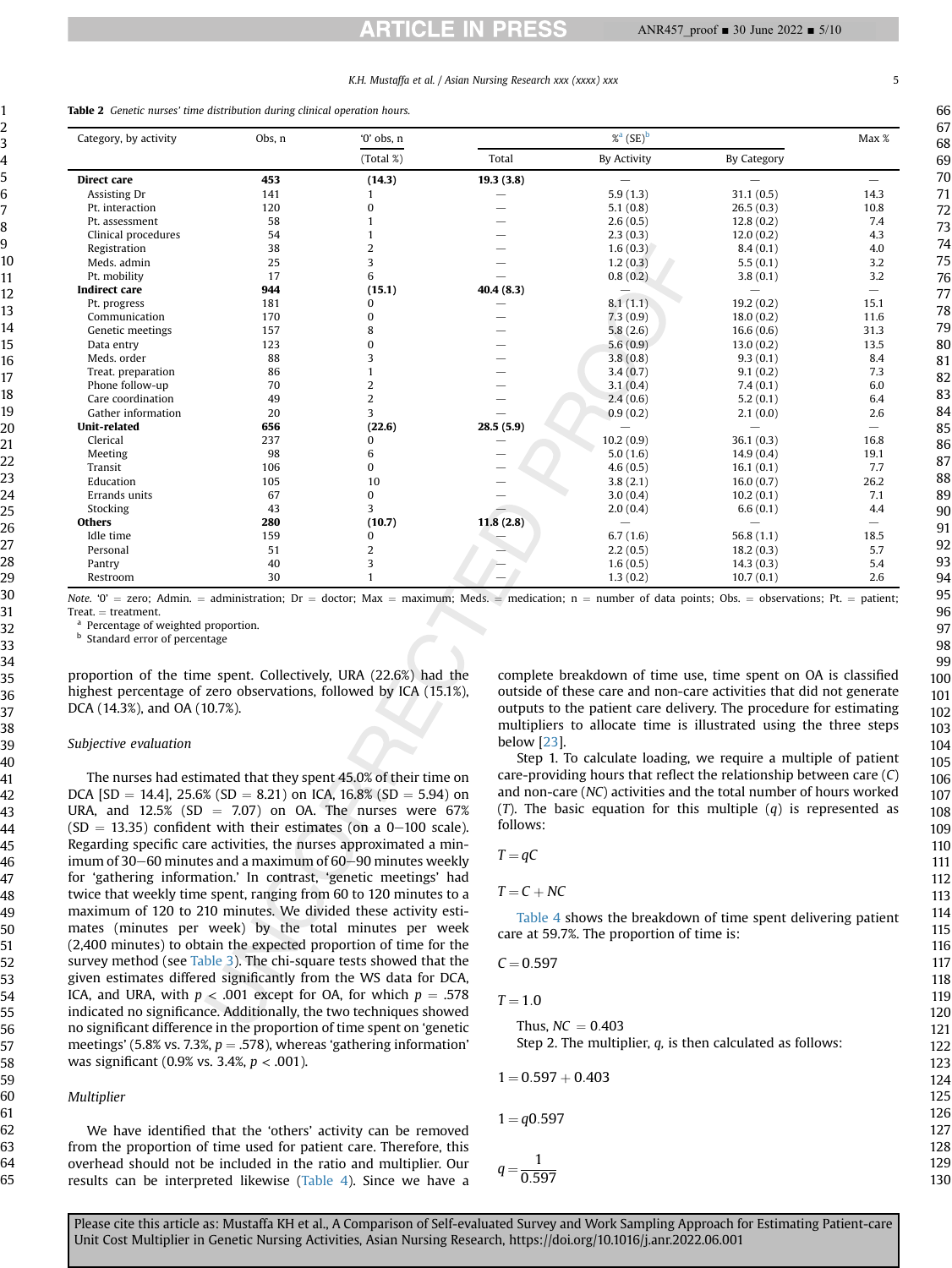6 K.H. Mustaffa et al. / Asian Nursing Research xxx (xxxx) xxx

<span id="page-5-0"></span>

|  |  |  |  |  |  | <b>Table 3</b> Comparison frequency of activities derived from work sampling and subjective evaluation. |  |  |
|--|--|--|--|--|--|---------------------------------------------------------------------------------------------------------|--|--|
|--|--|--|--|--|--|---------------------------------------------------------------------------------------------------------|--|--|

| Category/activity  | Observed (%) | Expected (%) | d.f. |        |             | Modified Bonferroni | Adiusted     |
|--------------------|--------------|--------------|------|--------|-------------|---------------------|--------------|
|                    | <b>WS</b>    | <b>SEV</b>   |      |        |             | adjusted alpha      | significance |
| Direct             | 453 (19.3)   | 1,049(45.0)  |      | 616.94 | $< 0.01***$ | $< 0.01$ ***        | No           |
| Indirect           | 944 (40.4)   | 596 (25.6)   |      | 594.55 | $< 0.01***$ | $< 0.01$ ***        | No           |
| Genetic meetings   | 157(5.8)     | 170(7.3)     |      | 1.12   | .289        | .578                | No           |
| Gather information | 20(0.9)      | 79 (3.4)     |      | 45.92  | $< 0.01***$ | $< 0.01$ ***        | No           |
| Unit               | 656 (28.5)   | 394 (16.9)   |      | 209.06 | $< 0.01***$ | $< 0.01$ ***        | No           |
| Others             | 280 (11.8)   | 291 (12.5)   |      | 0.53   | .467        | .578                | No           |

Note. SEV = subjective evaluation; WS = work sampling; d.f. = degree of freedom; \*\*\*p < .001.

Step 3. However, we identified the need to include the information above to ensure that OA is not allocated to patient care delivery. To calculate the time spent on patient care, we must subtract the time spent on 'others': 'n 'others':

$$
qC = T - OA
$$

$$
q = \frac{T - OA}{C} = \frac{0.882}{0.597}
$$

$$
=1.47
$$

Therefore, when estimating the cost per hour of a nurse in the genetic clinic, cost =  $1.47 \times$  'cost per hour.' In comparison, the multiplier calculated from the survey data was 1.24. Similarly, other multipliers, e.g., patient face-to-face contact, can be approximated as 4.57 and 1.94 for WS and the survey, respectively (calculation not shown).

#### Discussion

This study explicitly compares two techniques for estimating unit cost multipliers of nurses in medical genetics. The WS and the survey indicated that nurses spend more than half of their time working away from patients, at 80.7% and 55.0%, respectively. The nurses spent half (40.4%) and less than half (25.6%) of that away time on patient care activities in WS and the survey, respectively. In addition, the nurses reported that they spent more time on DCA (45.0%) than on ICA (25.6%) in the survey. However, we discovered from WS that the nurses spent significantly less time on DCA (19.3%) than on ICA (40.4%). This finding is consistent with nurses who work in the ICU  $[8]$  $[8]$ , ED  $[11]$ , surgical ward  $[12]$  $[12]$ , and as research nurses [[29,](#page-9-16)[42](#page-9-29)], all of which indicate that HCPs tend to overestimate the time spent on the direct patient-related activity. While surveys are beneficial in providing insights into work patterns, their accuracy might be impacted by recall error and desirability bias [\[43\]](#page-9-30).

We demonstrated that OA was excluded from the multiplier, with idle (6.7%) and personal (2.2%) activity accounting for the majority (75.0%) of the category. Studies have shown that PA varied widely among nurses in surgical wards (2.5%), home nursing (5.1%), medical-surgical clinics (12-18%), neurorehabilitation units (19%), ICUs (24%), critical care units, and EDs (42%) [\[11,](#page-8-8)[12,](#page-8-9)[39](#page-9-26)[,44](#page-9-31)-[46](#page-9-31)]. Our

<span id="page-5-1"></span>Table 4 Care and contact types of activity with their associated time use.

| Category (notation in equation) | Care type        | Contact type | % of time |
|---------------------------------|------------------|--------------|-----------|
| Care activity $(C)$             | All patient care |              | 59.7      |
| Direct care activity (DCA)      | Direct care      | Face-to-face | 19.3      |
| Indirect care activity (ICA)    | Indirect care    | Away         | 40.4      |
| Noncare activity (NC)           | All noncare      |              | 40.3      |
| Unit-related activity (URA)     | Unit-related     | Away         | 28.5      |
| 'Others' activity (OA)          | Others           | Away         | 11.8      |
| Total time (T)                  | Total            | Total        | 100       |

nurses' personal time was lower due to further subdividing OA into smaller activities to help us identify the activity unrelated to services, patient care, and professional development. Additionally, some authors classified education and training as personal tasks [[19\]](#page-9-6), contrary to our approach, which categorized them as an overhead of patient care. Furthermore, variations also existed in the major categorization of the activities. In an Australian study [\[8](#page-8-7)], medication preparation was defined as DCA for ICU nurses, whereas we categorized it as ICA. These variations in definitions and categorization are well accepted to accommodate the particular objective of a study  $[33,47]$  $[33,47]$  $[33,47]$  $[33,47]$ . Thus, the specific definition and categorization of the activities should be further inspected whenever a multiplier is to be estimated from the published study.

There are significant disparities in the proportions of time spent by nurses on direct and indirect care activities that have been reported in other areas of practice [[11](#page-8-8)]. In comparison, research indicates that geneticists spend more time directly contacting patients [[17\]](#page-9-4), and genetic counsellors spend less time directly contacting patients than they do indirectly [\[18](#page-9-5)]. Moreover, the considerable time spent on indirect patient-related activity distinguishes genetic management from many other disciplines. These include gathering disease information, case conferencing, and continuing education of HCPs [[16,](#page-9-3)[17\]](#page-9-4). Thus, estimating direct contact time alone will underestimate the time required to provide care.

The study highlighted 'genetic meetings' as the activity that significantly contributed to the provision of patient care. Specialists led the meeting, and nurses took turns attending to discuss patient treatment. This is crucial because most patient cases are complicated and require collective input from team members to make pragmatic treatment and care management decisions. These are the most prominent features of genetic nurses compared to nurses in other fields. It is important to note that documentation activities classified as 'clerical' and 'patient progress documentation' are the most time-consuming tasks for nurses. The timely documentation was congruent with medical-surgical units, acute care, and nursing home nurses [[7,](#page-8-6)[44,](#page-9-31)[47\]](#page-9-32). The required documentation is not only necessary for compliance with local healthrelated policies and regulations but also the maintenance of care quality.

Many studies consistently report that nurses can perform multiple activities simultaneously  $[8,27]$  $[8,27]$  $[8,27]$ , with communication being the most common multitasking activity among DCAs in high-care nursing homes (40%) and medical-surgical units (25%) [[27,](#page-9-14)[44](#page-9-31)]. Overall, 'professional communications' ranks third according to our study and recent findings of neurorehabilitation and medicalsurgical unit nurses [[19,](#page-9-6)[27\]](#page-9-14). Moreover, communication with patients represents the second largest proportion of the nurses' direct care time, contrary to a previous study that indicated nurses devoted little time to interact with their patients [\[10](#page-8-10)]. The finding demonstrates that two modes of communication are essential for maintaining the organization's effectiveness and ensuring the delivery of quality genetic care.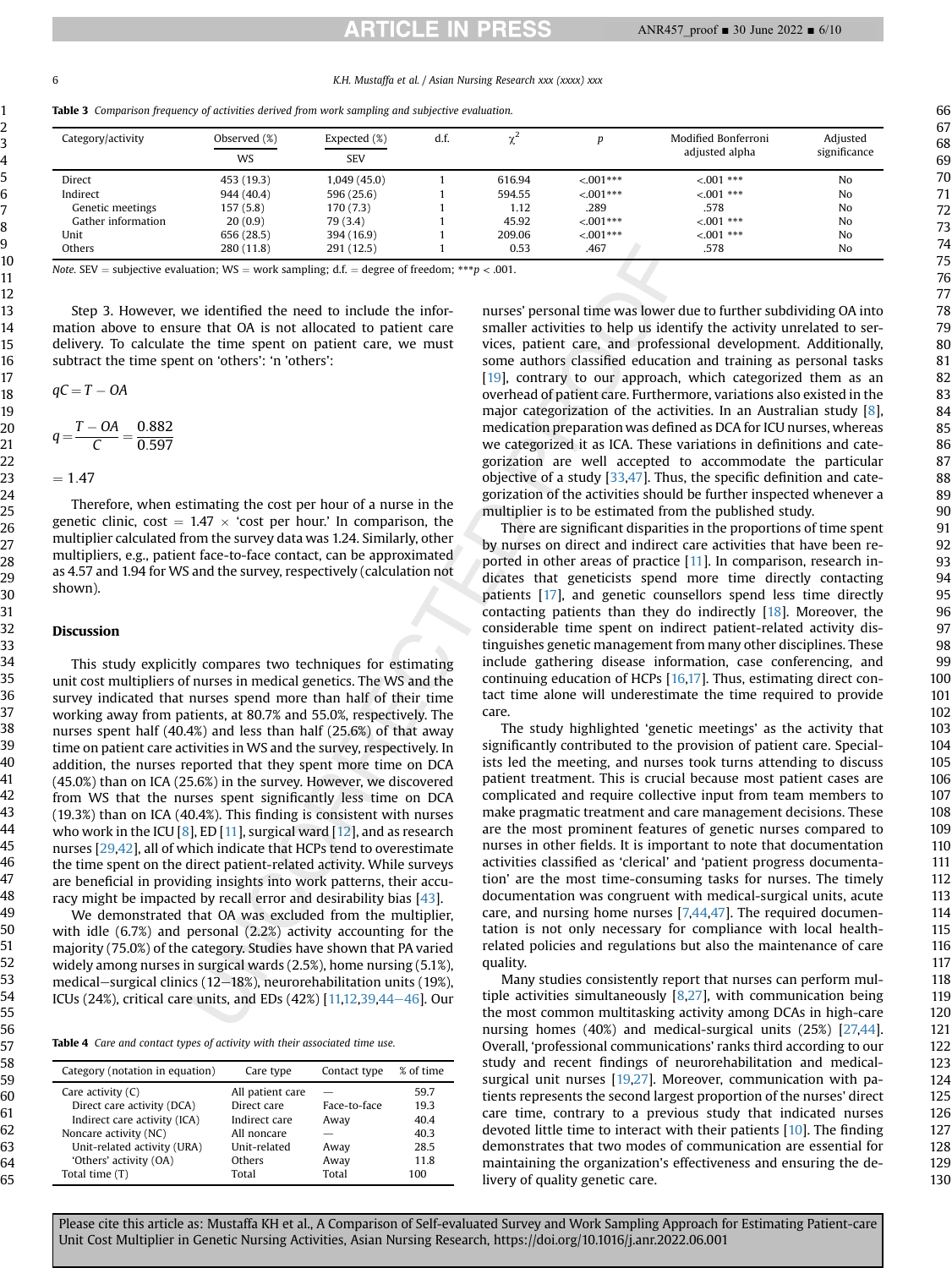**ARTICLE IN PRESS** 

K.H. Mustaffa et al. / Asian Nursing Research xxx (xxxx) xxx 7

#### Limitations

Our study has some limitations. First, it was conducted in a single genetic clinic. Then, the observation period happened to be two weeks full of unit briefings, audits, and renovation activities to meet the end of the current year. This may partly explain why activities such as 'education' were recorded at a slightly higher percentage (4%) than for nurses in the rehabilitation unit  $\left($  <1%) [\[19](#page-9-6)[,33\]](#page-9-20). A previous report suggested that HCPs [[16\]](#page-9-3) also use a significant amount of preclinic and postclinic time to research, read, and prepare cases for patients. We have limited evidence of how this might impact nurses' total care activities. This may limit the generalizability of the findings.

Second, the differences arising from the two techniques could also be attributed to the observer not practicing in nursing and potentially having a different interpretation of the activity definitions. However, we believe the impact was minimal because we rectified any discrepancies with the nurse leaders during the trial runs. In addition, we conducted a short communication with the nurses at gaps between time intervals to resolve any discrepancies immediately. Moreover, we have tested both techniques to differ significantly, prompting the methods themselves to influence the results.

The observer was not permitted to enter observation rooms during patient assessment in certain circumstances. In this instance (unobserved activity), we made a reasonable assumption based on the information provided to the observer about the tasks the nurses were performing. Additionally, we left the observation unrecorded when participants failed to disclose their planned destination (e.g., outside the clinic) to the observer. Occasionally, participants engage in an activity that lasts longer than the activity being recorded. Nonetheless, the pattern identified in this study was obtained from a primary referral centre in Malaysia, and these limitations were found to be minimal.

### Advantages

There were activities that we recorded at a distance from the participant to reduce the Hawthorne effect. Previous reports suggested that the effect was likely to affect time engaged in personal time, meal breaks, and idle time [[41\]](#page-9-28). However, we did not find any significant difference in the OA category between the two techniques. Moreover, while the previous study showed that the HCP tends to give estimations in favour of PRA [[29](#page-9-16)], we found that the estimated proportion of PRA was lower for WS than that of the survey, suggesting that there was no significant Hawthorne effect in this study.

Whilst surveys are relatively less expensive and take less time to administer, they lack the degree of detail required in assessing the overhead. In this instance, surveys may further reduce the representativeness of the multipliers. It is worth mentioning that WS is incomparable to the 'gold standard' TMS study [\[48\]](#page-9-33) in terms of the sequence of activities and actual duration of time [[33,](#page-9-20)[49](#page-9-34)]. However, the level of information obtained in this study was sufficient for the purpose of describing the working pattern. Despite its inferiority to TMS, WS enables a more objective description of time distribution while potentially avoiding the recall error and personal bias associated with surveys or self-reports. This suggests that WS appears to be a straightforward and cost-effective technique for estimating the multiplier.

#### Implications and recommendations

The two techniques produced high variability in the overall categorization of nurses' activities except for OA. While the multipliers for patient face-to-face contact were significantly larger between WS (4.57) and the survey (1.94), the multipliers for patient care time were smaller between WS (1.47) and the survey (1.24). Consequently, when comparing the true cost of patient care delivery between WS (1.47  $\times$  \$20/h = \$29.40) and the survey  $(1.24 \times $20/h = $24.80)$ , the gap in the true cost of patient face-toface contact was 2.5 times greater between WS (4.57  $\times$  \$20/ h = \$91.40) and the survey (1.94  $\times$  \$20 = \$38.80). Thus, estimating the paid cost solely based on direct time with patients considerably underestimates the cost per hour of nurses' care delivery. Additionally, caution should be taken when multiplying the patient contact time by the patient-related activity to determine the cost of care provision, as demonstrated in this study.

The study demonstrates the importance of adequately allocating overhead to ensure that the activities unrelated to patient care (e.g., PA) are not included as overhead on patient care costs, particularly when evaluating human resource expenses. However, numerous CE studies have ignored this critical component entirely from the analyses [\[25\]](#page-9-12). One possible explanation for this is the complexity and difficulty of quantifying overhead. Cost estimation is a fundamental component of economic analysis. Despite the wealth of literature available in this field  $[24,25]$  $[24,25]$  $[24,25]$ , there is a dearth of discussion of how 'hidden' or indirect patient-related activities should be handled and how they ultimately affect costs. This study sheds light on quantifying the actual cost of nursing care intervention for resource prioritization, as highlighted by previous CE studies in nursing [[29](#page-9-16)[,50\]](#page-9-35). The differences in cost and unit cost estimates can alter the final CE conclusion of whether a new intervention is effective. While the sensitivity analysis [[50](#page-9-35)] can be used to account for the uncertainty around the estimates, it is crucial to have a realistic range of parameter values (e.g., a multiplier) rather than being utterly arbitrary during the model simulation [[29](#page-9-16)].

A critical first step is to raise awareness to bridge gaps in knowledge and attitudes regarding the role of economic analysis in minimizing harm to the patient by recognizing the 'value' of nursing interventions for a cost-effective care strategy. This emphasizes the theoretical basis for characterizing genetic nursing care workloads and work patterns in estimating the actual cost of care delivery [\[50\]](#page-9-35). However, a conservative approach can be used by assuming that all time is spent on patient care  $[23]$  $[23]$  $[23]$  when there is no detailed breakdown of time; for instance, limited information is available from standard workload measurements (e.g., patient turnover) for non-care-related activity [[10\]](#page-8-10). This necessitates the use of alternative (e.g., WS) or combined-with-standard methods to reconcile the actual pattern of care provision, provided that the findings and sensitivity of the results are explicitly stated as demonstrated by this study.

The overarching process proves that the multiplier is beneficial in converting other forms of unit cost into terms that are also important compared to the cost per hour, e.g., cost per bed. Alternatively, the term 'patient-related activity' found in previous studies can be used in reference to patient care delivery, as in our study, for instance, when estimating geneticist [[16\]](#page-9-3) and genetic counsellor [[17,](#page-9-4)[18\]](#page-9-5) multipliers from published sources. We recommend employing 'patient-related activity' instead of the 'face-toface contact' multiplier because the former did not significantly differ from the one estimated using WS in this study. The actual cost will include care overheads in the cost per hour of care delivery.

#### Conclusion

The observational data reflect current genetic nurses' work practices. The ratio of time on patient care activities to time spent on non-care activities is 1:0.47. This means that for every hour nurses spend on care activity, e.g., assisting doctors, an additional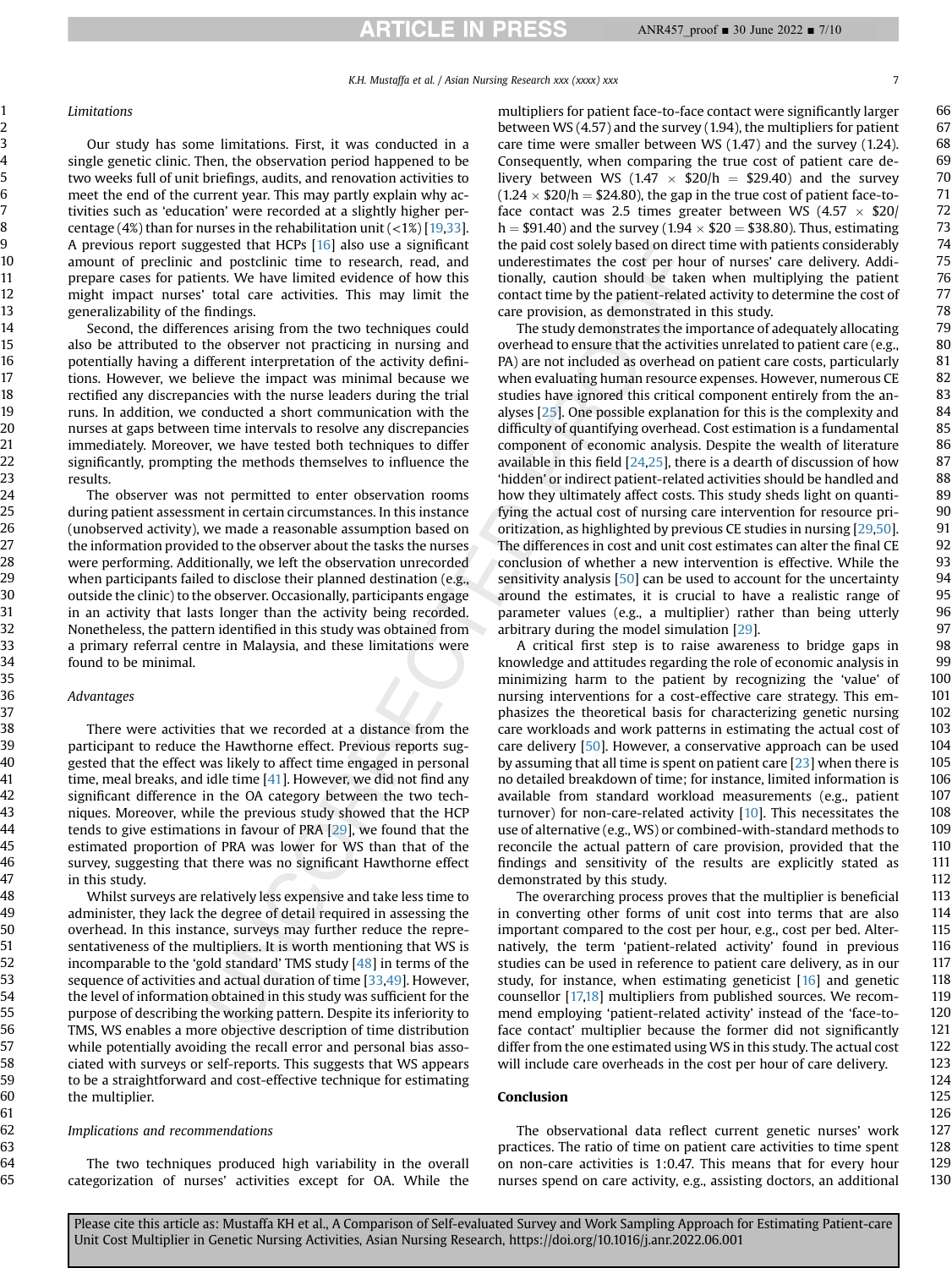8 K.H. Mustaffa et al. / Asian Nursing Research xxx (xxxx) xxx

28 minutes are spent on non-care activity, e.g., clerical time, to deliver appropriate patient care. Hence, every hour spent with a patient requires 1.47 paid hours. We will utilize the adjusted total paid hours per nurse attributable to patient care delivery in a future CE model. This ensures that the total cost approximately reflects our current local practices.

## Funding

This work was supported by the Universiti Sains Malaysia's Research University Grant (1001/PFARMASI/8011119).

# Conflict of interest

The authors declared no conflict of interest.

# Acknowledgments

The authors thank all participants for their generous participation in the project. The authors also thank Hospital Kuala Lumpur for providing the facilities for this study. Lastly, the authors would like to thank the Director General of Health Malaysia for his permission to publish the article.

# Appendix

For editor and reviewers' reference only. Quantitative work-sampling activity definitions. The definitions of normal work activities performed with inclusion and exclusion of examples.

| Code | Activity                                                                                 | Activity definition                                                                                                    | Inclusions and exclusions                                                                                                                                                                                                                                                  |
|------|------------------------------------------------------------------------------------------|------------------------------------------------------------------------------------------------------------------------|----------------------------------------------------------------------------------------------------------------------------------------------------------------------------------------------------------------------------------------------------------------------------|
|      | Direct Care: Performed in the presence of the patient and/or family                      |                                                                                                                        |                                                                                                                                                                                                                                                                            |
| 1.   | Registration and new admission                                                           | This involves taking registration at the<br>counter.                                                                   | Includes: Telephone registration,<br>clearing patient appointment routine.<br>New and returning patients at the main<br>counter.<br>Excludes: Rewriting/re-entering ER in                                                                                                  |
|      |                                                                                          |                                                                                                                        | computer                                                                                                                                                                                                                                                                   |
| 2.   | Patient assessment                                                                       | This involves nursing assessing patient<br>overall health status. Additionally,<br>readings taken from medical devices | Includes: Vital signs, objective and<br>subjective findings, measurement,<br>weighing. Obtaining temperature.<br>Excludes: Other clinical procedures                                                                                                                       |
| 3.   | Medication administration                                                                | Administration of medication during                                                                                    | specified at Activity 4.<br>Includes: ERT and non-ERT injections                                                                                                                                                                                                           |
|      |                                                                                          | clinic hours                                                                                                           | such as premedications.<br>Excludes: Activity 2 and 4                                                                                                                                                                                                                      |
| 4.   | Clinical procedures                                                                      | This involves all medical procedures<br>conducted in the treatment room.                                               | Includes: Branula insertion, poking,<br>equipment attaches to patient, blood<br>and urine samples, emergency<br>procedures<br>Excludes: Procedure conducted in the<br>doctor's room will be classified under 6.<br>Performing patient assessments<br>prespecified under 2. |
| 5.   | Patient mobility                                                                         | This involves moving and directing<br>patient to another location within the<br>clinic.                                | Includes: Infusion area. Treatment area.<br>Excludes: Activity 7                                                                                                                                                                                                           |
| 6.   | Assisting doctor during a review                                                         | This involves any clinical and<br>administrative procedures done in the<br>presence of the doctor.                     | Includes: Conducted in the assessment<br>and treatment room. Filling out other<br>forms.<br>Excludes: Filing conducted outside                                                                                                                                             |
| 7.   | Patient interactions                                                                     | Spend time communicating and<br>addressing the needs of the patient and<br>family physically.                          | prespecified rooms<br>Includes: Child's handling, instruction<br>or counselling, and conversation with<br>patient or family.<br>Excludes: Over the phone patient<br>contact is classified under Activity 15.<br>Moving and directing patients is under<br>Activity 5.      |
|      | Indirect Care: Performed away from the patient, but specifically on the patient's behalf |                                                                                                                        |                                                                                                                                                                                                                                                                            |
| 8.   | Professional communications                                                              | This involves asking, reporting patient<br>results and other required information<br>for patient care.                 | Includes: Reporting results of patient to<br>other colleagues within the clinics.<br>Seeking consultations, specialist, other<br>hospital staff.                                                                                                                           |
| 9.   | Room and equipment setup, cleaning                                                       | This involves preparatory time before<br>and after seeing the patient.                                                 | Excludes: Activity 14<br>Includes: Treatment and assessment<br>room. Gathering supplies. Preparing<br>equipment.<br>Excludes: Medication-related is                                                                                                                        |
| 10.  | <b>Medication tasks</b>                                                                  | Indent, send Rx, and collect medication<br>at the pharmacy. Prepare IV<br>administration and dilute.                   | classified under 3<br>Includes: Present the prescription to the<br>pharmacy and wait for the medication<br>to be dispensed. Prepare and check<br>medication.                                                                                                               |
| 11.  | Progress and discharge notes<br>documentation                                            | This involves working on making<br>discharge summaries and progress<br>notes on the observation day.                   | Includes: Yellow files only<br>Excludes: Long overdue files                                                                                                                                                                                                                |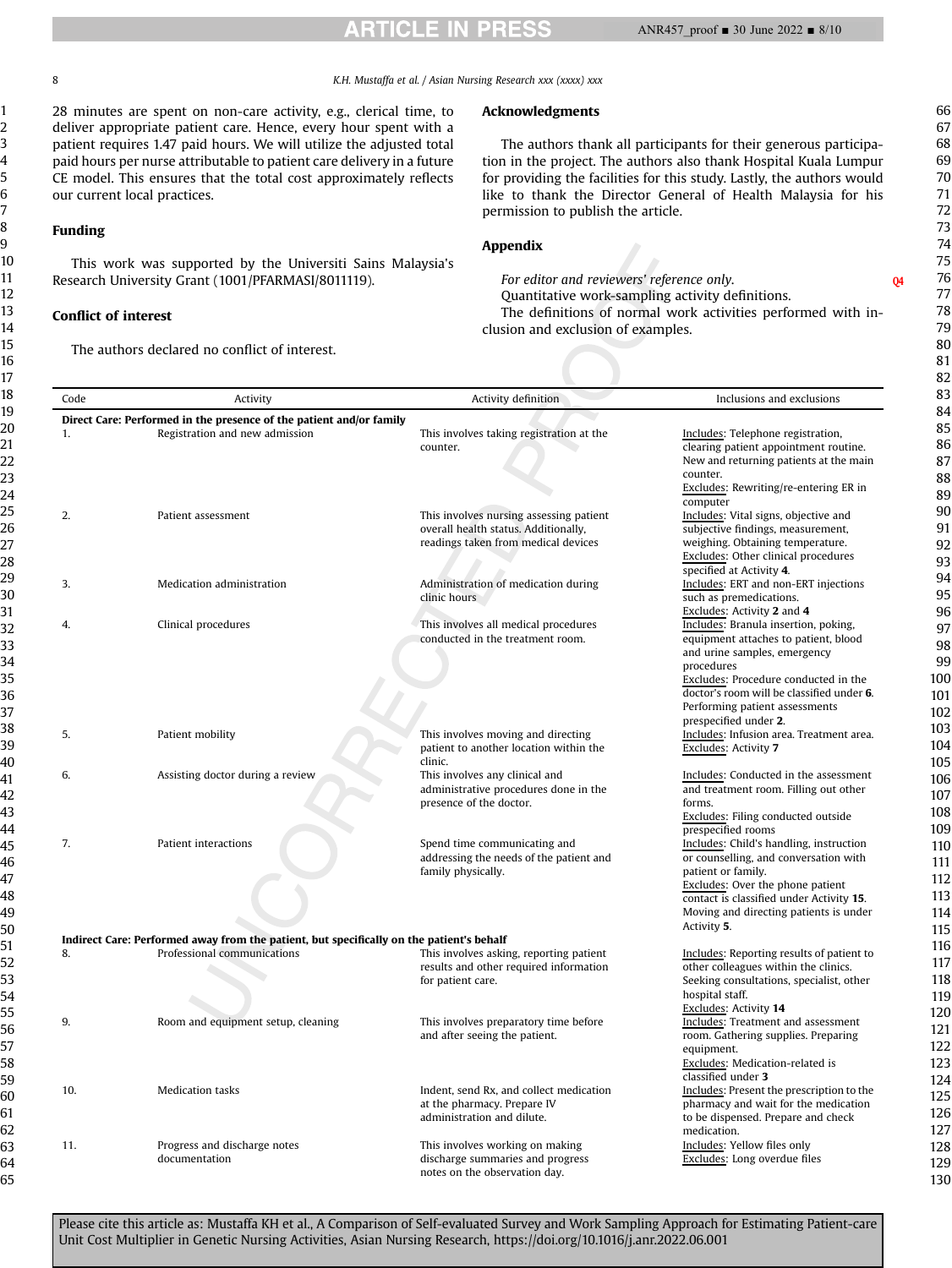#### ANR457\_proof ■ 30 June 2022 ■ 9/10

CLE .

|             |                                                                                         | K.H. Mustaffa et al. / Asian Nursing Research xxx (xxxx) xxx                                                                                                  |                                                                                                                                            |
|-------------|-----------------------------------------------------------------------------------------|---------------------------------------------------------------------------------------------------------------------------------------------------------------|--------------------------------------------------------------------------------------------------------------------------------------------|
| continued ) |                                                                                         |                                                                                                                                                               |                                                                                                                                            |
| Code        | Activity                                                                                | Activity definition                                                                                                                                           | Inclusions and exclusions                                                                                                                  |
| 12.         | Data entry and retrieval                                                                | This is specific to the activity conducted<br>using the computer.                                                                                             | management. This will be classified<br>under Activity 20.<br>Includes: White computer. Entry into<br>the SMS system                        |
| 13.         | Gathering information from phones,<br>computers                                         | This includes information searches<br>conducted during patient assessment.                                                                                    | Excludes: Black computer<br>Includes: Reviewing images, diseases<br>information, journals<br>Excludes:                                     |
| 14.         | Telephone contact for follow-up                                                         | This includes getting information of the<br>lab results and other relevant units<br>ready prior to the assessment and<br>arranging the collection of samples. | Includes: Pediatrics, MRI via phones.<br>Excludes: Activity 15                                                                             |
| 15.         | Coordination of care                                                                    | This involves the planning of care over<br>the phone and the clinic's mobile<br>phone. Referring to support groups                                            | Includes: Call and text messages via<br>clinic's mobile phone (iPhone4 unit's<br>phone)<br>Excludes: Personal mobile phone,<br>Activity 14 |
| 16.         | Genetic meetings                                                                        | This includes general metabolic<br>meetings specific to patients.                                                                                             | Includes: Thursday and Friday<br>Excludes: Other administrative<br>meetings are classified under Activity<br>21                            |
| 17.         | Education and in-service                                                                | This involves participation in teaching<br>and learning activities such as CME to<br>meet learning needs.                                                     | Includes: Departmental audits,<br>continuous medical education<br>Excludes:                                                                |
| 18.         | Supplies check (stocking)                                                               | This involves checking medical<br>equipment stocks and ordering<br>supplies.                                                                                  | Includes: Storage area<br>Excludes:                                                                                                        |
|             | Unit-related task: Non-care activity related to general maintenance of the genetic unit |                                                                                                                                                               |                                                                                                                                            |
| 19.         | Errands of unit                                                                         | This involves getting necessary tasks<br>completed as soon as possible.                                                                                       | Includes: Lab results, obtain urgent<br>stock.<br>Excludes:                                                                                |
| 20.         | Clerical work                                                                           | This involves unit-related work and<br>records. Nurse will spend time in<br>counselling room after noon.                                                      | Includes: Brown files<br>Excludes: Yellow files classified under<br>11                                                                     |
| 21.         | Administrative meetings                                                                 | This involves meetings and<br>administrative work purposes.                                                                                                   | Includes: Ad hoc and planned meetings<br>Excludes: Genetic and metabolic<br>meetings                                                       |
| 22.         | Transit<br>Others: Not patient- and unit-specific                                       | This involves time spent between tasks<br>for work-related activities                                                                                         | Includes: Getting equipment from one<br>patient to another. Movement from<br>patient to equipment<br>Excludes: 5                           |
|             |                                                                                         |                                                                                                                                                               |                                                                                                                                            |

|     | Others: Not patient- and unit-specific |                                                                                                                           |                                                                                                                |
|-----|----------------------------------------|---------------------------------------------------------------------------------------------------------------------------|----------------------------------------------------------------------------------------------------------------|
| 23. | Personal                               | This involves using a personal phone<br>during working hours.                                                             | Includes: Web surfing, praying, talking,<br>sleeping<br>Excludes: Use of phones for gathering                  |
| 24. | Idle time                              | Waiting for the end of some activities.<br>This involves no prespecified activity<br>being conducted when the observation | information is classified under Item 13.<br>Includes: Inactive time<br>Excludes: Personal, pantry, and praying |
| 25. | Pantry                                 | is made.<br>Time spent in pantry during the<br>observation time                                                           | Includes: Middle pantry, Extra room in<br>the unit.                                                            |
| 26. | Restroom                               | Toilet use                                                                                                                | Excludes:<br>Includes: Built-in toilet                                                                         |

#### References

(continued )

1

- <span id="page-8-0"></span>1. Cai X, Yang H, Genchev GZ, Lu H, Yu G. Analysis of economic burden and its associated factors of twenty-three rare diseases in Shanghai. Orphanet J Rare Dis. 2019;14(1):233. <https://doi.org/10.1186/s13023-019-1168-4>
- <span id="page-8-1"></span>2. Shafie AA, Supian A, Ahmad Hassali MA, Ngu L-H, Thong M-K, Ayob H, et al. Rare disease in Malaysia: challenges and solutions. PLoS One. 2020;15(4): e0230850. <https://doi.org/10.1371/journal.pone.0230850>
- <span id="page-8-2"></span>3. Human resources for health country profiles Malaysia. Planning Division, Ministry of Health Malaysia; 2015-2018. Available from: [https://www.moh.](https://www.moh.gov.my/index.php/pages/view/1919?mid=626) [gov.my/index.php/pages/view/1919?mid](https://www.moh.gov.my/index.php/pages/view/1919?mid=626)=[626](https://www.moh.gov.my/index.php/pages/view/1919?mid=626)
- <span id="page-8-3"></span>4. Twigg D, Duffield C. A review of workload measures: a context for a new staffing methodology in Western Australia. Int J Nurs Stud. 2009;46(1):132-40. <https://doi.org/10.1016/j.ijnurstu.2008.08.005>
- <span id="page-8-4"></span>5. Baernholdt M, Cox K, Scully K. Using clinical data to capture nurse workload: implications for staffing and safety. Comput Inform Nurs. 2010;28(4):229-34. <https://doi.org/10.1097/NCN.0b013e3181e1e57d>
- <span id="page-8-5"></span>6. Griffiths P, Saville C, Ball J, Jones J, Pattison N, Monks T. Nursing workload, nurse staffing methodologies and tools: a systematic scoping review and discussion. Int J Nurs Stud. 2020;103:103487. <https://doi.org/10.1016/j.ijnurstu.2019.103487>
- <span id="page-8-6"></span>7. Lim ML, Ang SY. A time-motion observation study to measure and analyze clinical nursing workload in an acute care hospital in Singapore. Proc Singap Healthcare. 2019;28(2):124-8. <https://doi.org/10.1177/2010105819834569>
- <span id="page-8-7"></span>8. Abbey M, Chaboyer W, Mitchell M. Understanding the work of intensive care nurses: a time and motion study. Aust Crit Care. 2012;25(1):13-22. <https://doi.org/10.1016/j.aucc.2011.08.002>
- 9. Kakushi LE, Evora YDM. Direct and indirect nursing care time in an intensive care unit. Rev Lat Am Enfermagem.  $2014;22(1):150-7$ . <https://doi.org/10.1590/0104-1169.3032.2381>
- <span id="page-8-10"></span>10. Ahmadishad M, Adib-Hajbaghery M, Rezaei M, Atoof F, Munyisia E. Care and noncare-related activities among critical care nurses: a cross-sectional observational time and motion study. Nurs Midwifery Stud.  $2019;8(1):40-7$ . [https://doi.org/10.4103/nms.nms\\_60\\_18](https://doi.org/10.4103/nms.nms_60_18)
- <span id="page-8-8"></span>Gholizadeh M, Janati A, Nadimi B, Kabiri N, Abri S. How do nurses spend their time in the hospital? J Clin Res Govern.  $2014;3(1):27-33$ . <https://doi.org/10.13183/jcrg.v3i1.52>
- <span id="page-8-9"></span>12. Desjardins F, Cardinal L, Belzile E, McCusker J. Reorganizing nursing work on surgical units: a time-and-motion study. Nurs Leadersh. 2008;21(3):26-38. <https://doi.org/10.12927/cjnl.2008.20057>

67 68

66

61 62 63

64 65